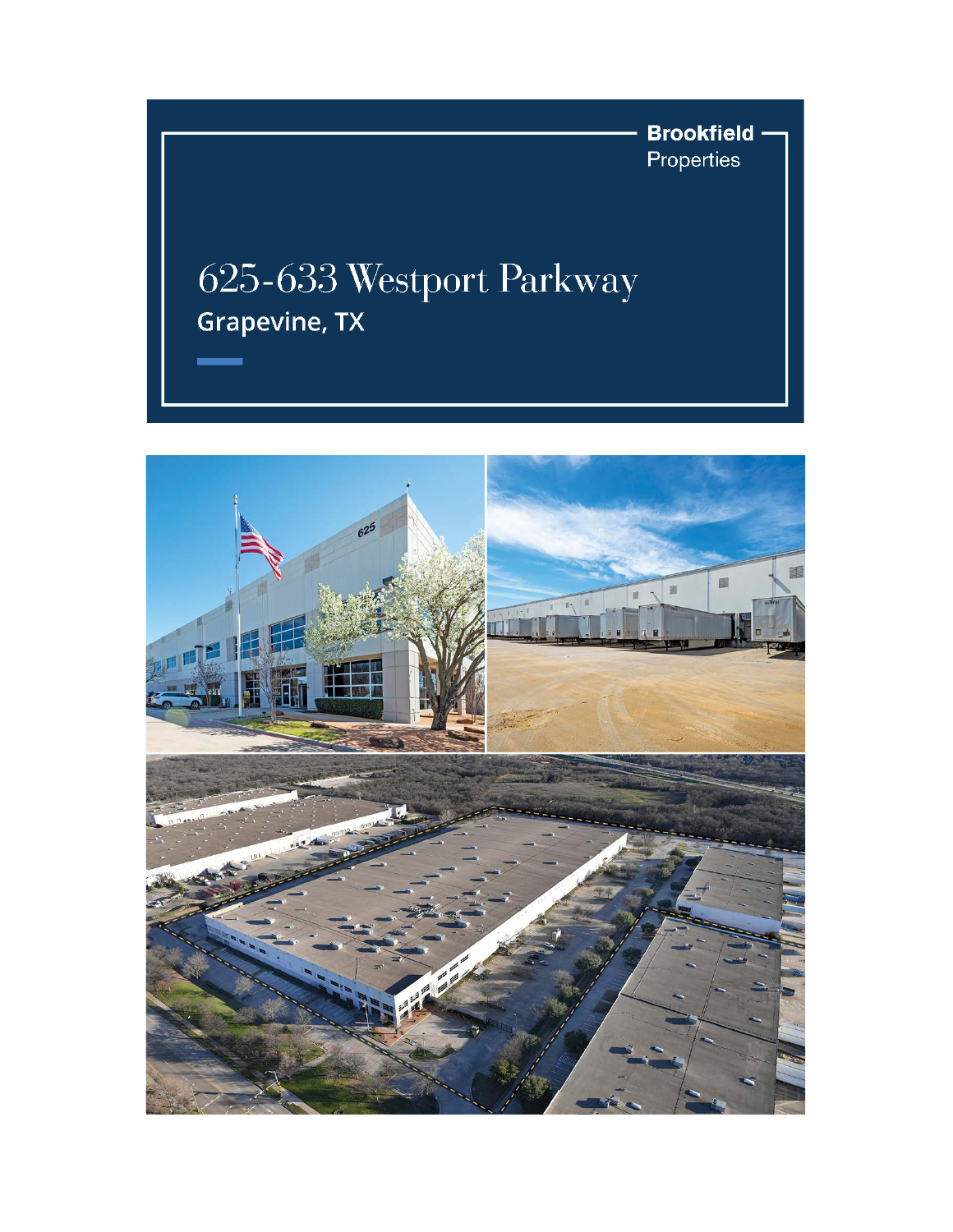Brookfield Properties is pleased to announce the addition of 625 and 633 Westport Parkway in Grapevine, Texas to its growing U.S. logistics portfolio. This asset continues the portfolio expansion into Global Gateway markets.

The two-building portfolio, totaling 425,675 square feet, is located in the heart of the Dallas/Fort Worth Airport submarket and is fully leased to a national retailer. The buildings offer superior access and functionality in the dynamic and growing Dallas-Fort Worth metroplex. The DFW Airport submarket is one of the Country's premier industrial markets, benefiting from a strong labor pool, rapidly growing population, excellent highway infrastructure, and a central location that allows tenants to reach all corners of the market within a one hour drive time.

"We are excited to announce the strategic addition of these two high-image facilities in DFW's premier submarket to our U.S. logistics portfolio. Brookfield Properties recently opened an office in Dallas, and this opportunity further solidifies our commitment to the market as we continue to grow our local presence in Dallas."

- Tom Herter, VP of Investments